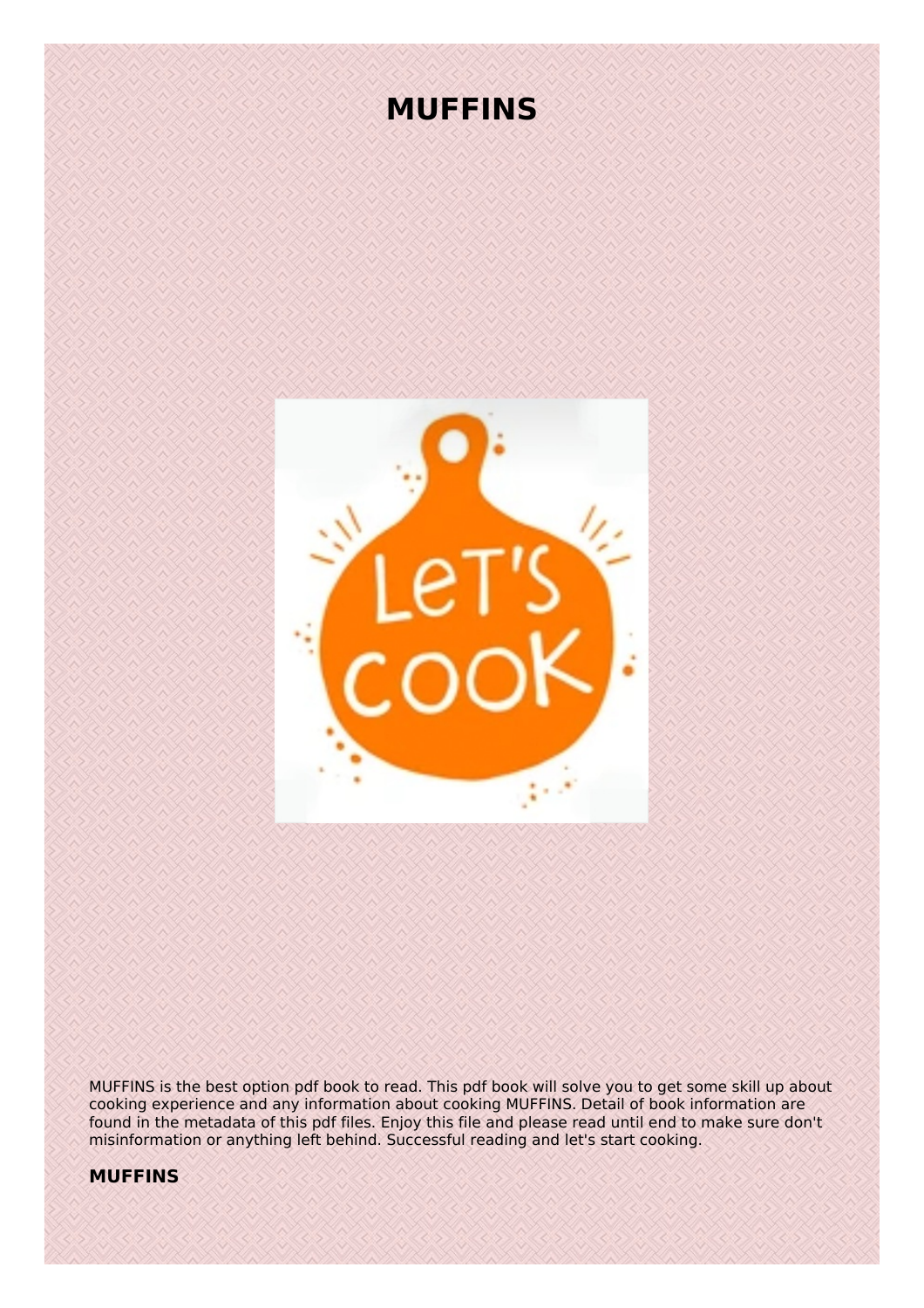## Definitions

The name "muffin" either comes from the German word "muffe" or from the French word "moufflet", meaning soft bread. Muffins are called quick breads because they contain no yeast, and therefore, they don't require all of the time spent on kneading, rising and resting. You can mix muffins from scratch in about five to ten minutes. If that's not quite fast enough for you, try a muffin mix.

A muffin's shape should have a uniform, wellrounded top, free from peaks, with no cracks and be large in proportion to weight. The outside color should be an even golden brown, and be tender, with a pebbly or slightly rough and shiny surface. The inside texture should be moist, tender and light with an even, round-holed grain. The inside color will be creamy white or slightly yellow and free from streaks. Muffins may be varied by adding fruits, nuts, herbs, cheese, chopped meats or spices to the batter.

#### Availability

Muffins are available from most wholesale and retail bakers as well as many in-store bakeries. Prepackaged muffins can be found in the bread aisle of your local convenience and grocery stores. Look for a variety of muffin mixes in the baking aisle of your local grocery.

Nutritional value Muffins are high in complex carbohydrates and

B vitamins. They are often a good source of fiber if they contain bran, fruits and vegetables and/or are made with whole wheat flour.

Many commercial and scratch recipes are high in fat, often containing 5 to 8 grams per muffin. Lowfat, reduced-fat and no-fat muffins are available in restaurants and grocery stores. You can also buy lowto experiment with fat and no-fat mixes. Try substituting ingredients, such as egg lower substitute, skim milk and low-fat margarine, when making muffins from scratch.

#### Preparation

Pans: Muffins will brown best if shiny metal muffin pans are used for baking them. Fill the muffin-pan cups ? full with batter. They will rise above the pan surface.

Tip: Tins should be greased rather heavily on the bottom for easy removal of muffins. Greasing the sides very lightly, or not at all, allows the

fat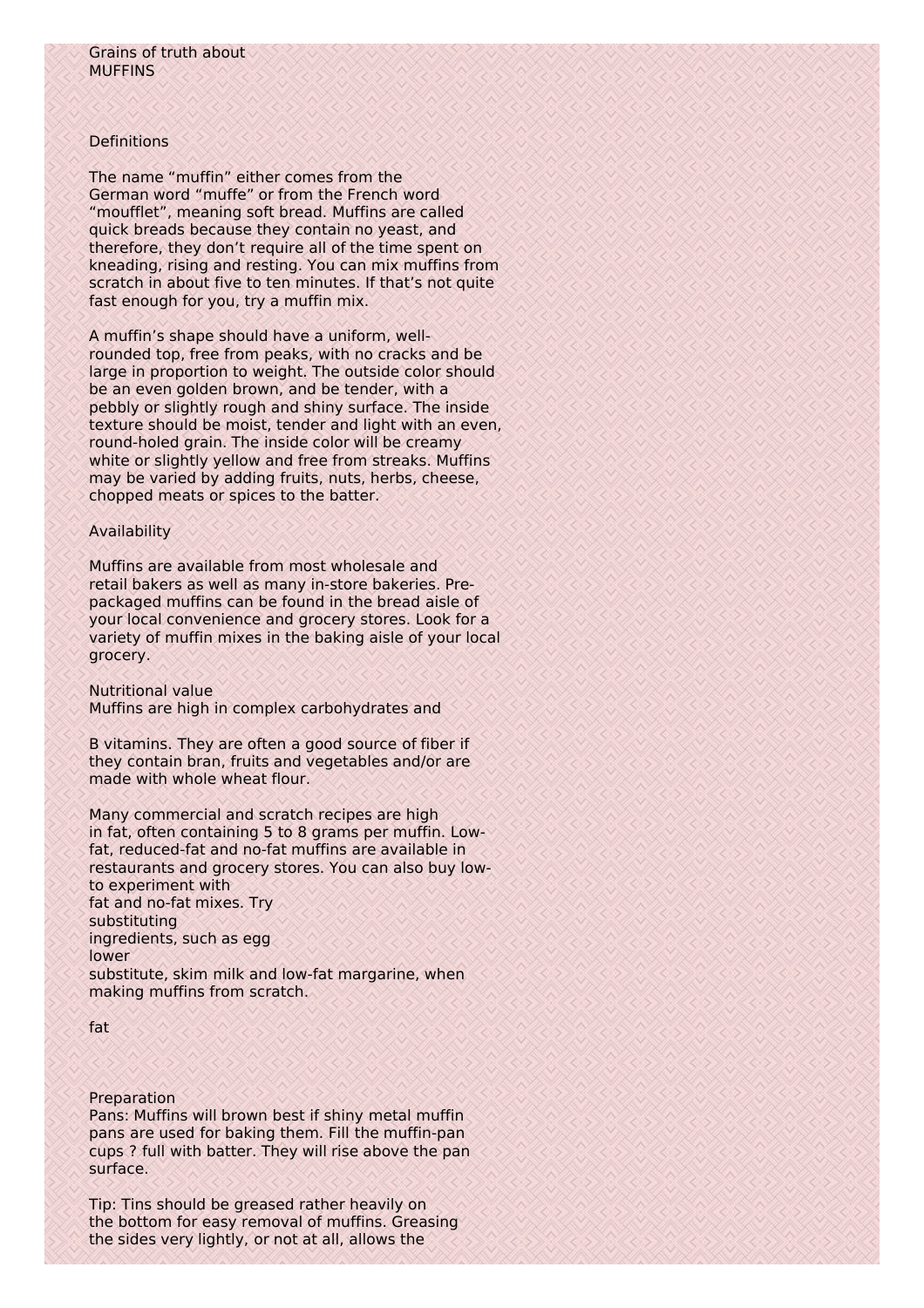batter to cling to the tins in rising, thus increasing volume.

Tip: To keep muffins from burning around the edges, leave one muffin cup empty; fill ? with cold water before baking.

## liquid

Mixing: Combine dry and ingredients separately. The egg should be beaten enough to combine well with the liquid, then all liquids mixed thoroughly together. Cool melted shortening before it ingredients

is added. Under-blending of

produces a muffin with thicker cell walls and a less tender texture.

The liquid mixture is stirred with the combined dry ingredients only until the flour is moistened. It is essential to keep mixing to a minimum, no more than 25 to 30 strokes. The batter should be lumpy not smooth. Over-mixing might result in peaked tops, a tough muffin and "tunnels."

liquid

Tip: For high altitudes, reduce baking powder

or soda in the recipe by  $\frac{1}{4}$  teaspoon.

Tip: If using a self-rising flour, omit baking

powder and salt.

Tip: Use an ice cream scoop to fill the cups in the muffin pan. This will measure your batter equally for each muffin.

Baking: Preheat the oven before starting to mix the ingredients. Muffins are usually baked on a high setting of 425°F for about 20 to 25 minutes. Check the recipe or package directions for proper setting.

¤ ¤ ¤ ¤ ¤ Recipes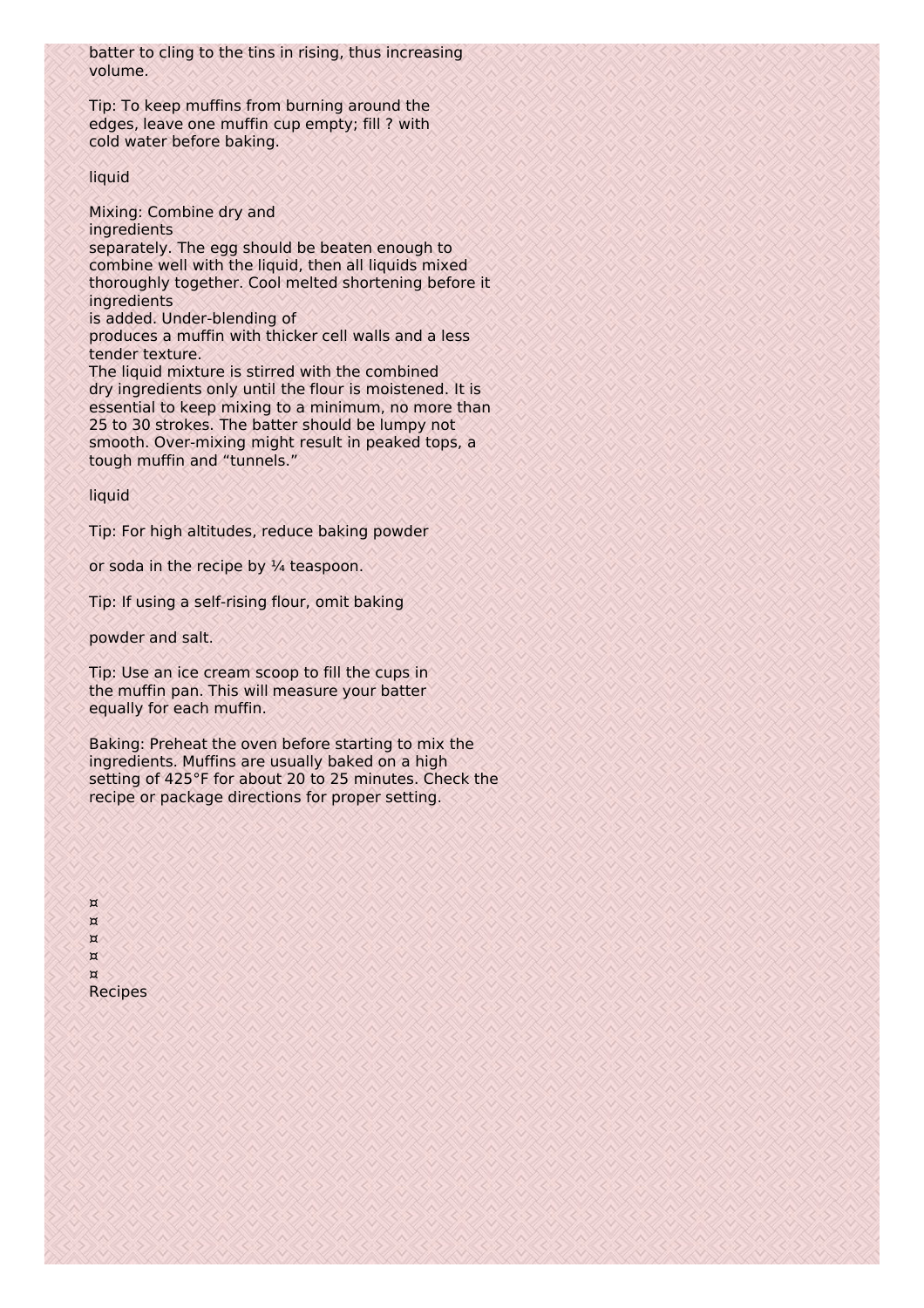## all-purpose flour

salt sugar raisins

Low-Fat Bran Muffins

bran bud cereal skim milk egg

1½ cups 1 ? cups

#### $\lambda$

2 tablespoons vegetable oil  $1\frac{1}{4}$  cups 1 tablespoon baking powder ½ teaspoon  $\frac{1}{4}$  cup  $\frac{1}{2}$  cup

Mix cereal and milk; let stand 5 minutes. Add egg and vegetable oil and beat well. Add flour, baking raisins. Mix until dry powder, salt, sugar and ingredients are moistened. Grease bottom of muffin tins and fill ? full with batter. Bake at 400ºF for 20 to 25 minutes. Loosen from tins and let cool. Makes 12 muffins (12 servings).

Nutrient Analysis: One

provides approximately: 143 calories, 4 g protein, 28 g carbohydrates, 5 g dietary fiber, 3 g fat (1 g saturated), 16 mg cholesterol, 61 mcg folate, 3 mg iron, 67 mg calcium, 289 mg potassium and 278 mg sodium.

Variations of the above recipe:

serving

Surprise Muffins: Fill muffin cups only ½ full; drop 1 teaspoon of your favorite jelly in the center of each and add batter to fill cups ? full. fresh Blueberry Muffins: Fold 1 cup of blueberries or 3/4 cup of well-drained frozen blueberries (thawed) into batter.

Cranberry-Orange Muffins: Fold 1 tablespoon grated orange peel and 1 cup cranberries, cut in half, into batter.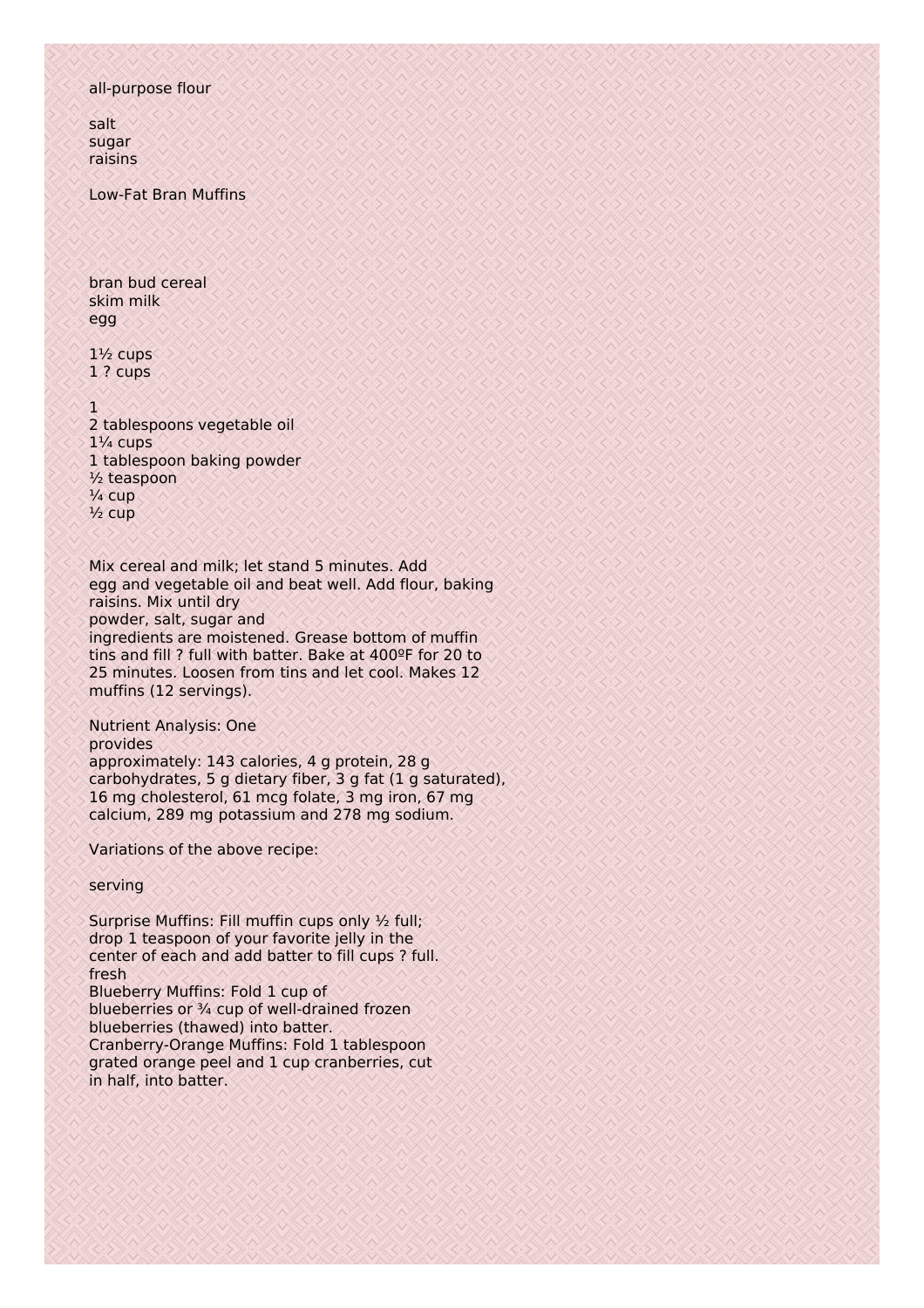#### time

is up,

Tip: When baking

## insert a

toothpick into the center of the muffin. If the toothpick comes out clean, they are done. If not, continue baking in 2 to 3 minute increments, checking each time with the toothpick until it comes out clean.

Tip: When muffins are done, remove them at once from the muffin tins so they don't steam and soften. If they must stand in muffin tins, tip each one slightly in its cup so steam can evaporate.

#### Storage

Leftovers may

room

be

temperature, in a resealable plastic bag or an airtight container to retain moisture. Reheat and use within a day or so.

stored

at

Nut and fruit muffins are at their best if made the day before using. They should be cooled completely, wrapped tightly, and kept at room temperature.

To freeze muffins, wrap in foil, heavy-duty plastic wrap or freezer-wrap and press all the air from package; freeze for up to 3 months.

To

thaw,

let stand, wrapped, at

room

temperature for about 1½ hours.

Troubleshooting

Tops are peaked and not rounded: Muffins were baked too long or at too high a temperature.

Muffin is excessively shrunken or dry: Too little batter was placed in the tin; or, muffins were baked too long or at too high a temperature.

Muffin texture (inside grain) has tunnels: Batter was over-mixed. In addition, oven or batter temperature may have been too high.

Texture is soggy: Batter was over-mixed or